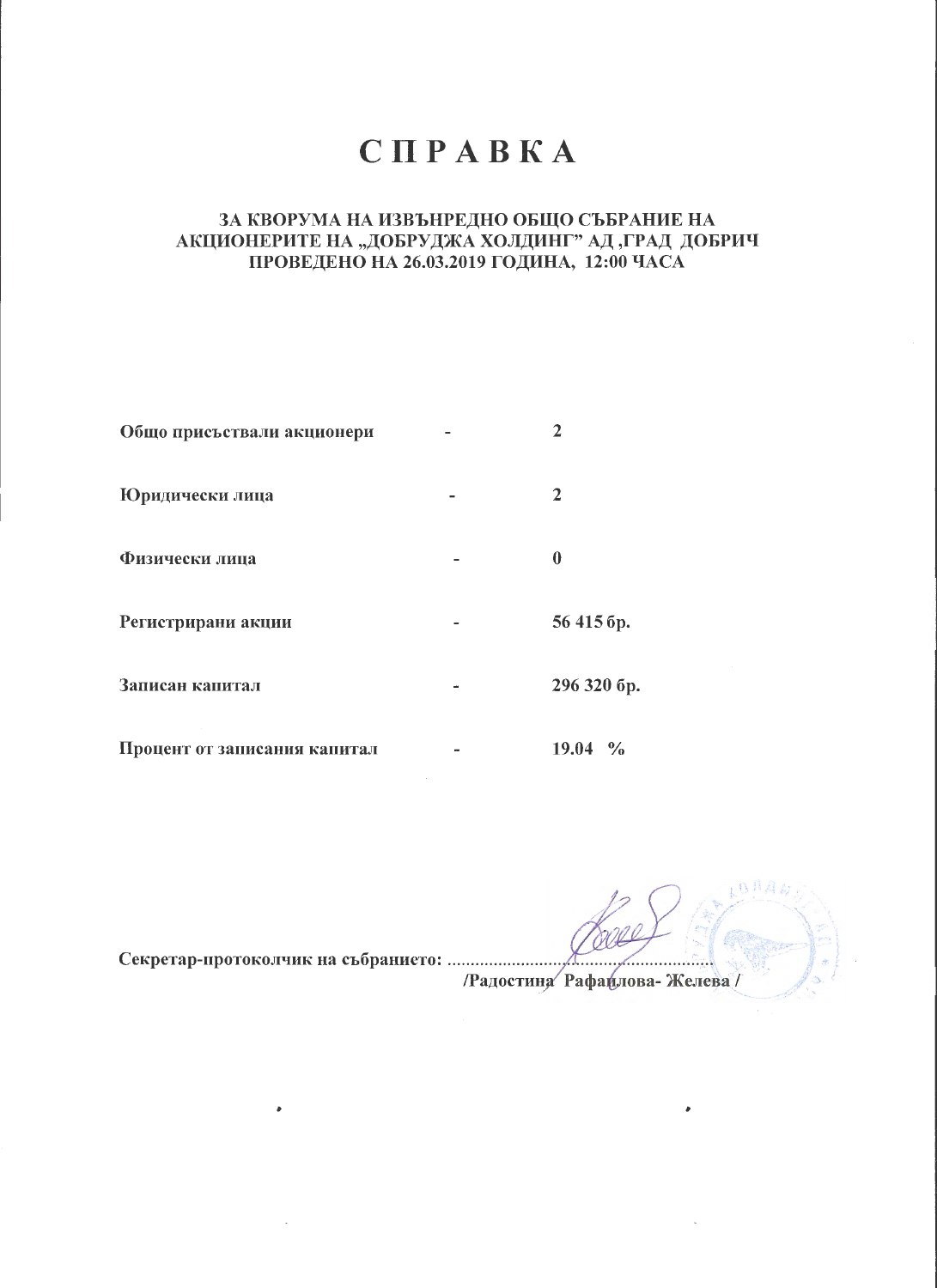## Доклад

Относно кворума на Извънредно събрание на "Добруджа Холдинг" АД, гр. Добрич проведено на 26.03.2019 година

Уважаеми акционери,

дами и господа,

Общото събрание се провежда на основание чл. 223 от ТЗ.

По данни на Комисията по регистрацията, във връзка с установяването размера на капитала е констатирано, че присъстват 2 /двама/ акционера, 2 юридически лица, представляващи общо 56 415 броя акции, които представляват 19.04% от записания капитал общо 296 320 лв. броя акции с номинална стойност 1.00 лева всяка.

Секретар - протоколчик: ..... / Радогтина Желева/